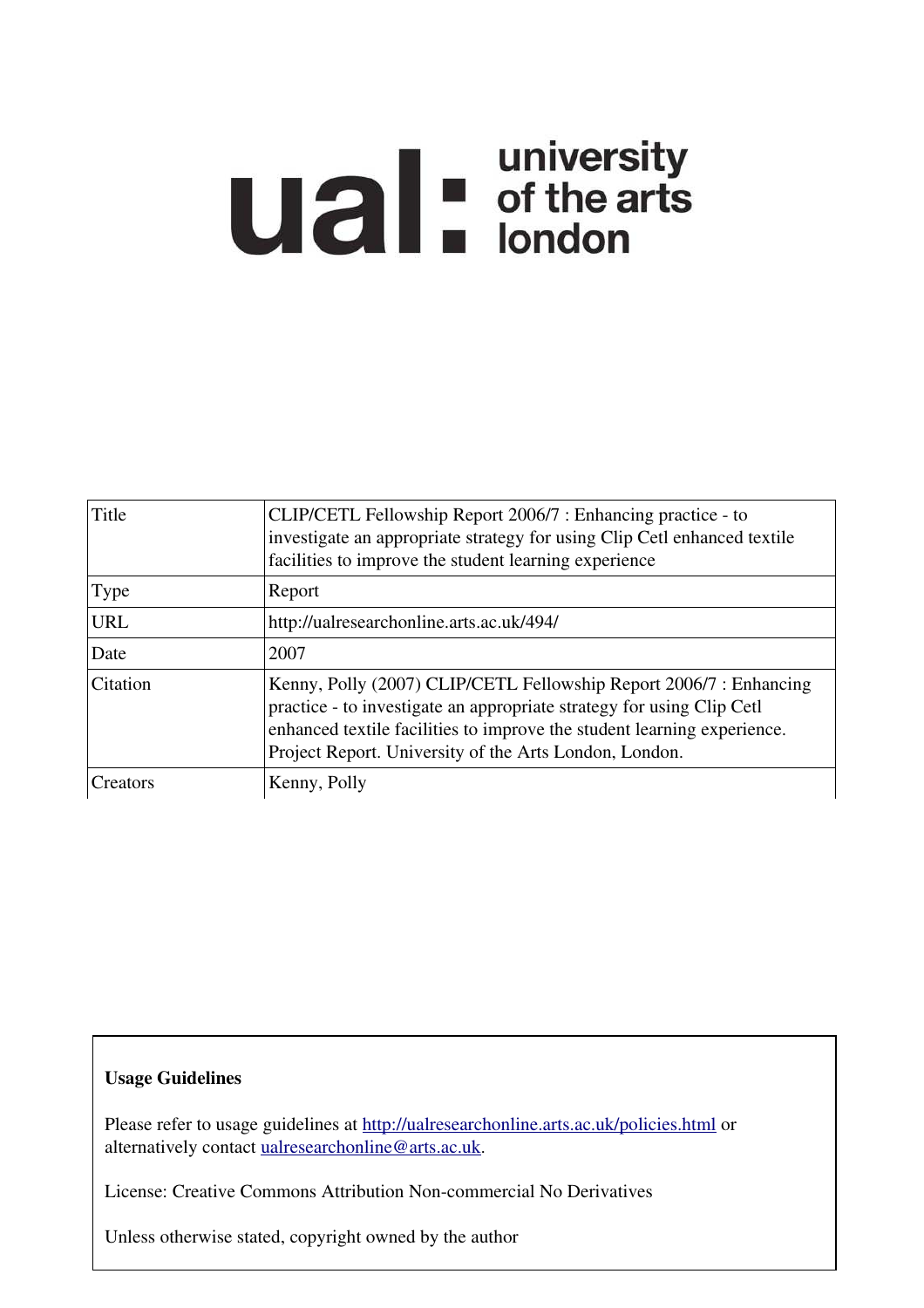# **Polly Kenny**

*Enhancing practice: to investigate an appropriate strategy for using Clip Cetl enhanced textile facilities to improve the student learning experience.*

Clip Cetl Category: Improving student learning experiences: the fellowship set out to improve a specified learning activity within particular course contexts, including students in the evaluation of the project.

# **Introduction**

The fellowship project, which ran from Sept 2006 to Sept 2007, aimed to investigate and identify an appropriate strategy to inform the planning of course teams for the use of LCF's enhanced textile facility at Lime Grove. The project aimed to design material to underpin workshop based specialist skills and establish a system to encourage the creative use of new equipment. The work aimed to enrich the student learning experience and enable students' learning to be organised on a more flexible basis by supporting independent learning.

# **Medium Term Strategy**

The fellowship supports the University of the Arts medium term strategies of enhancing the quality of learning and teaching and of enhancing the student experience. E-learning and independent learning are key issues within the development of HE at the London College of Fashion and the University of the Arts London.

Investigating student learning was key to the project. It was intended that student interaction, learning teams and blended learning would be explored in relation to the practical subject area.

Additionally, by enhancing the quality of the student learning experience in the workshop, work-based simulation, an essential component of the Foundation Degree Design and Technology course at the college, would be improved.

# **Track record**

I have been involved for several years in the development of independent learning materials to enhance student learning. My MA Fashion Studies Independent Project investigated the design of an interactive teaching and learning resource for fashion embroidery. I also contributed to the collaborative online teaching and learning resource *Materials Collection.*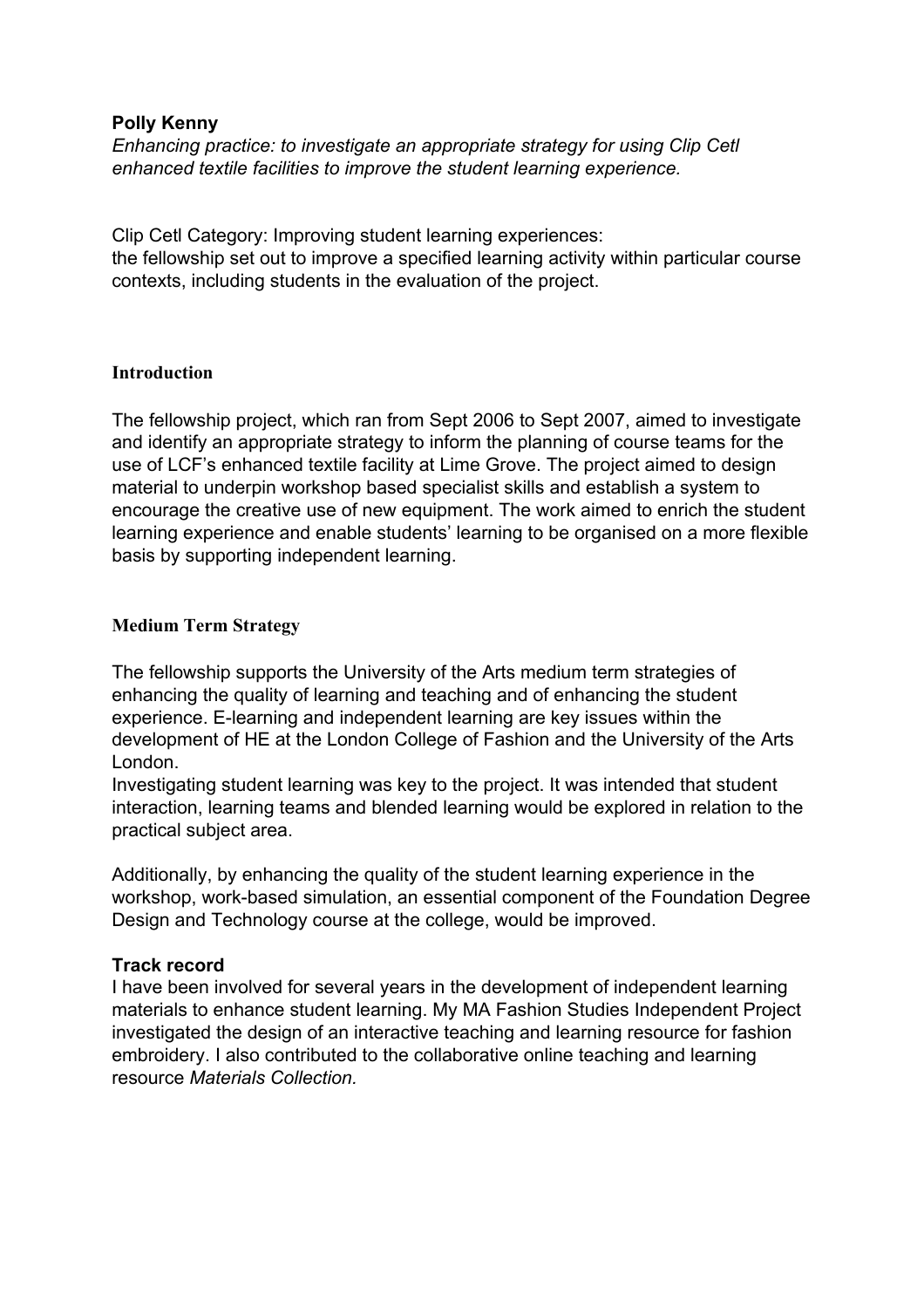# **Context**

The Dearing report, 1997, acknowledged the problems that would face Higher Education for the next 20 years with an increase in student numbers in HE creating new challenges in education. Laurillard noted in 1993 that there has been an increasing emphasis for students to become more independent learners.

In March 2005 the HEFCE set out their strategy for e-learning detailing their commitment to working with partners to fully embed e-learning in a sustainable way within the next ten years and identified their goal in being to help the new technology to become an embedded part of the activities of the sector.

Within the London College of Fashion the CLIP CETL funding bid considerably enhanced the textiles equipment at the Lime Grove site within the embroidery workshops. Embroidery has been taught at the college since its foundation and has been maintained as a core subject specialism from Foundation through to Postgraduate levels and research. The range of textile equipment CETL funding enabled the college to purchase was selected to provide, where possible, state of the art industrial equipment for student use or a viable simulation process of industrial design and production. The rationale for the purchase of equipment was student driven, providing access to equipment for students irrespective of their ability to pay by siting equipment within the workshop areas rather than it being limited to a bureau service. All surface textile students need to be aware of how to design for new technologies within the subject area.

Prior to the new equipment spend there was only one CAD embroidery workstation, one manufacturing machine and one desktop printer within the embroidery workshops. There are now ten embroidery CAD stations with two CAM manufacturing machines, one laser cutter with twelve laser software stations, a digi pen and plotter for inputting of pattern piece data and two desktop printers for textiles. With the increased equipment there was a need to identify how course teams could plan appropriate use of the new technology to enhance student learning within the limited access time allocated to each course and group owing to current LCF numbers. This was the driving factor behind the fellowship application - to enable the new technology to be embedded within the curriculum across all levels in a sustainable way. I was interested in undertaking the project as I have a strong focus on technology within my teaching and with digital textile technologies within my research practice.

# **Methodology**

**What I planned to do?**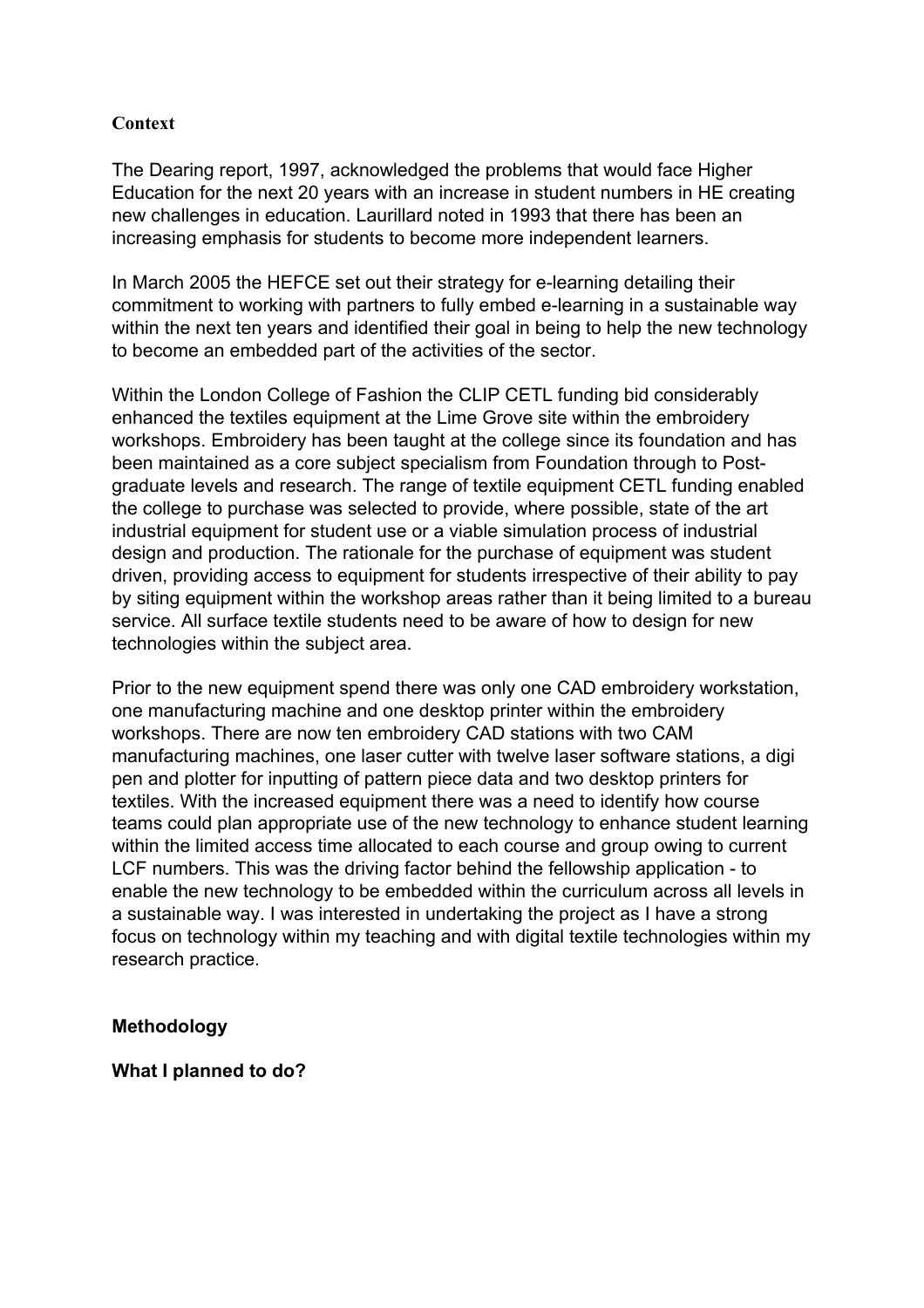# **Timescale**

The timescale for the project was spread throughout the year rather than being contained within the normal one term fellowship format to enable investigation, design of material and evaluation and feedback from students.

Research through previous projects into supporting students as independent learners suggested in part a digital response. IT could offer a developmental solution for the enhancement of learning to address a number of significant factors that have affected teaching within the textiles for fashion subject area at the London College of Fashion: increased student numbers; increased diversity and widening participation, disappearing access provision and shorter course lengths. As with many art and design disciplines textiles is a tactile as well as visual subject and much is 'learning through doing', the learning experience being provided by subsequent reflection and discussion between student and staff. There is a need therefore to maintain the studio time for demonstration, discussion and experimentation.

Development of independent learning materials allows for access to a body of knowledge by the student during independent learning allowing more focus on student centred learning.

These materials in combination with a programme of taught delivery and demonstration would enable students to develop real employability skills, importantly not merely using the software to produce product but to support and develop their skills in relation to the workplace.

Industry has identified the lack of such skills and the need for their development. Roy Burton from YES CAD/CAM Embroidery Company identified such needs in a recent article in *Printwear & Promotion* industry magazine.

Previous research on theories of how learning takes place, different learning styles, information on open and distance learning and the development of multimedia material was considered during the development of the material. The materials represent mediated learning with selected examples promoting an aesthetic encouraging creativity and diversity.

The University's IT Research & Development Unit (ITRDU) has supplemented Blackboard with tools that support the integration of visual content, allowing for the VLE to become not only a text delivery method but also an 'interaction mechanism' (Dickerson & Kennedy 2005). Part of the plan of the fellowship was to use materials developed for e learning or independent learning as part of a blended learning and teaching strategy for the subject area.

It was planned to use BB image board to integrate images with threaded discussions. *(On BB image thumbnails are displayed alongside text discussions, allowing students to have text and images in direct proximity to each other).* Image board was to be used to allow students to document the stages and processes in the creation of samples created using the new technologies with online comments from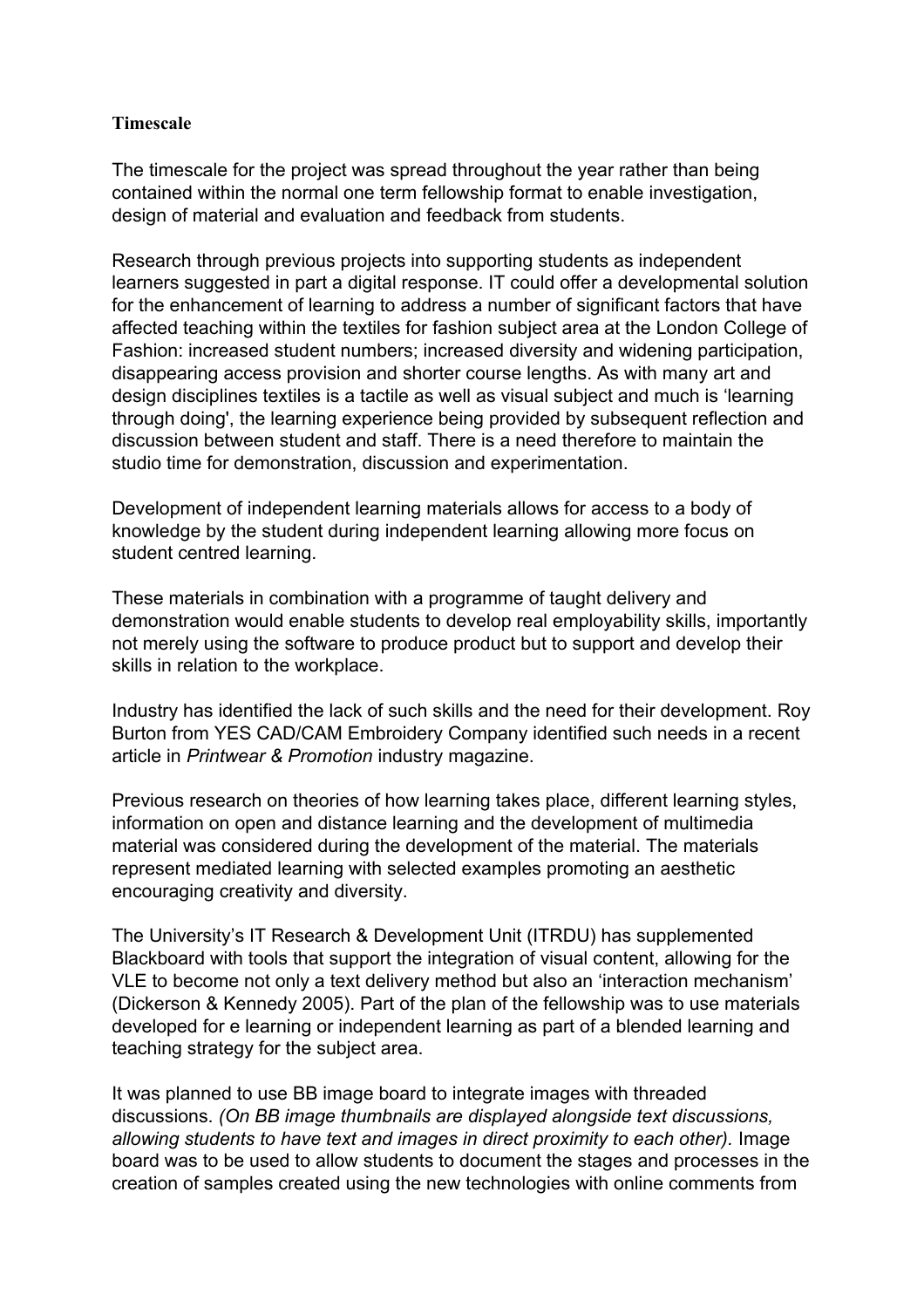peers or staff. Some coureses were to be asked to use this a tool for creating a reflective journal as part of the blended learning activities in relation to the resource.

CLIP CETL funding has allowed for a technology rich learning space to be created within the LCF textiles area. The fellowship planned to use new Clip cetl funded technology to embed the Clip Cetl funded textile equipment. By working in consultation with industrial contacts the CLIP CETL video and media specialist, Oliver Furlong, developed a camera that works as a document camera but that is also capable of being freely manoeuvred to demonstrate detailed practical work wirelessly to large groups of students. Importantly the camera would have the capability of recording the image for use on VLE. This was trialled in the lead up to the fellowship in embroidery at the Lime Grove site and gave excellent results and it was intended that this would form a key part of recording for the fellowship. The cameras however owing to technical manufacturing issues beyond our control were not available at the sites within the timeframe of the fellowship and alternative methods of capture had to be used.

# **Project phases**

# **The Project phases during the year were:**

- Research
- Analysis (student interaction and student feedback)
- Implementation
- Editing (student evaluation and feedback)
- Dissemination

# Research

October-December 2006 -

Comparative practice was investigated:

- the following colleges/universities with technology rich environments were visited: Bradford, CSM, Chelsea, Glasgow, Lycée de la Mode, London Metropolitan University, University of Hertfordshire and the research information gathered was used to inform practice
- existing resources were investigated through the library/internet and the information gathered was used to inform project outcome planning
- industry practice was investigated through visits to GS UK, Amaya, Wilcom, YES Embroidery company to inform content planning. Additionally the IMB 2006 industry fair in Cologne provided useful technology updates to advise further Clip Cetl spend textile during the fellowship year
- pedagogy research investigated learning teams through the library/internet and staff meetings/discussions with information gathered informing learning and teaching strategy planning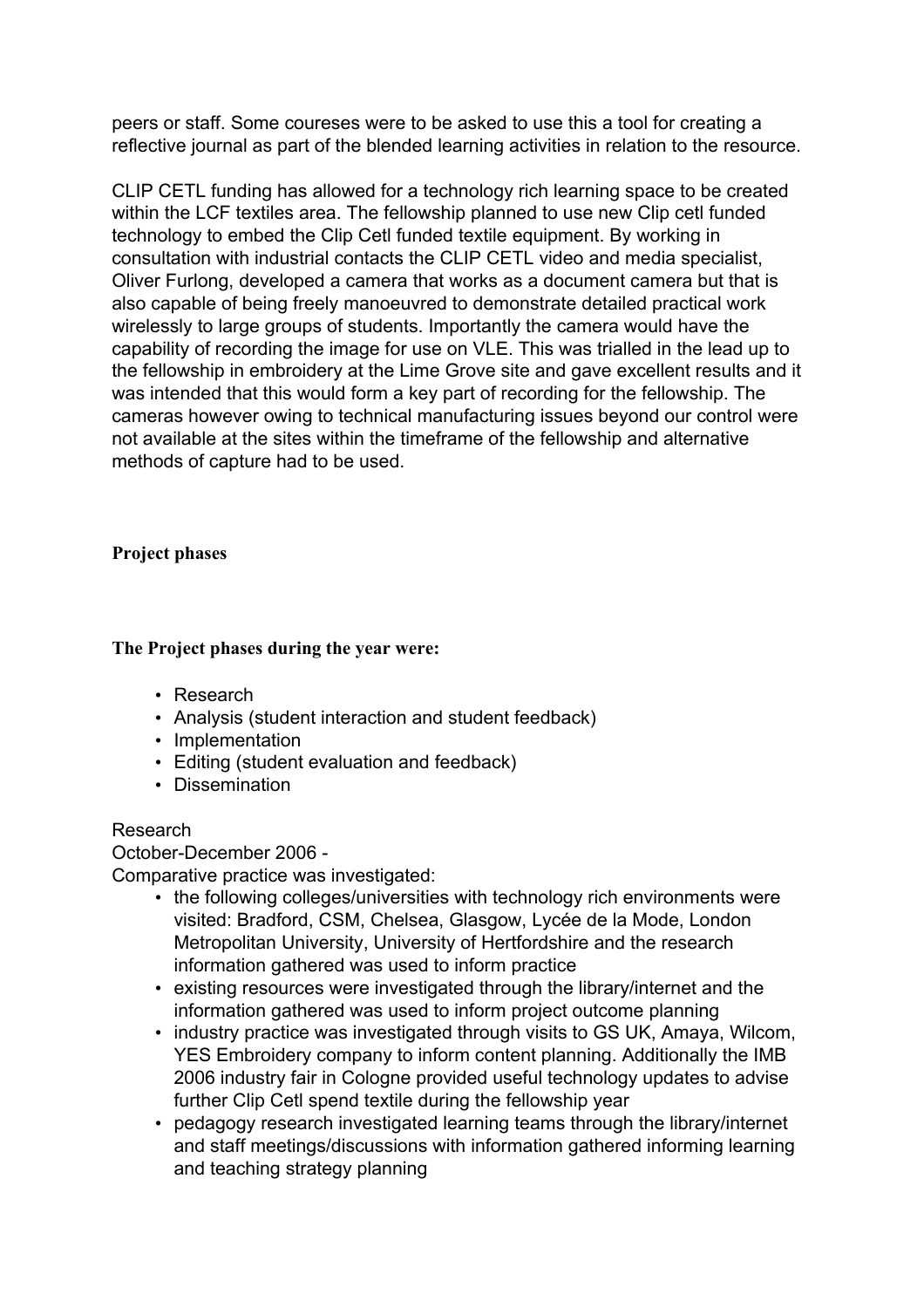Technical handouts were prepared and edited through use by individuals and student teams

# Analysis

January – March 07 -

- a period of analysis of data with evaluation of progress of teaching and learning strategy informed the further planning and development of materials and plans for the use of the remaining fellowship time
- materials & samples were produced
- staff worked with students/groups to develop samples/products using the technology that will be documented for future inclusion
- on-going feedback from student focus groups was used to review and edit the resources
- testing was planned on the integration of blended learning activities during this period. However as the planned resources were not complete enough at this time owing to many technical installation problems with the new textile CAD and IT equipment, this element of the fellowship had to be postponed.

# **Implementation**

April 2007

- content and delivery strategy was refined and tested with student groups.
- content of some products was revised.
- production of some components was continued
- evaluation with student focus groups from FDA FDT

Dissemination

- outline appearance on some course sites (Credit Framework)
- Fellowship report
- copies of materials to be lodged with Clip Cetl and on the CAD stations within Lime Grove and other sites as appropriate - December 2007
- introduction in teaching and learning FDA FDT, BAFS, BA FDT programmes

# **What did I find out?**

- knowledge of other colleges' strategy for integration (or non-integration) of resources into the curriculum
- increased experience of working with learning teams
- increased technical knowledge of development of learning materials
- new (to me) methods of developing resources to support independent learning (video clips, Camtasia software, Smart boards, Moby-gos)
- the chance to experiment with new audio visual technology

# **The idea of the fellowship originally proposed had to change. How? Why?**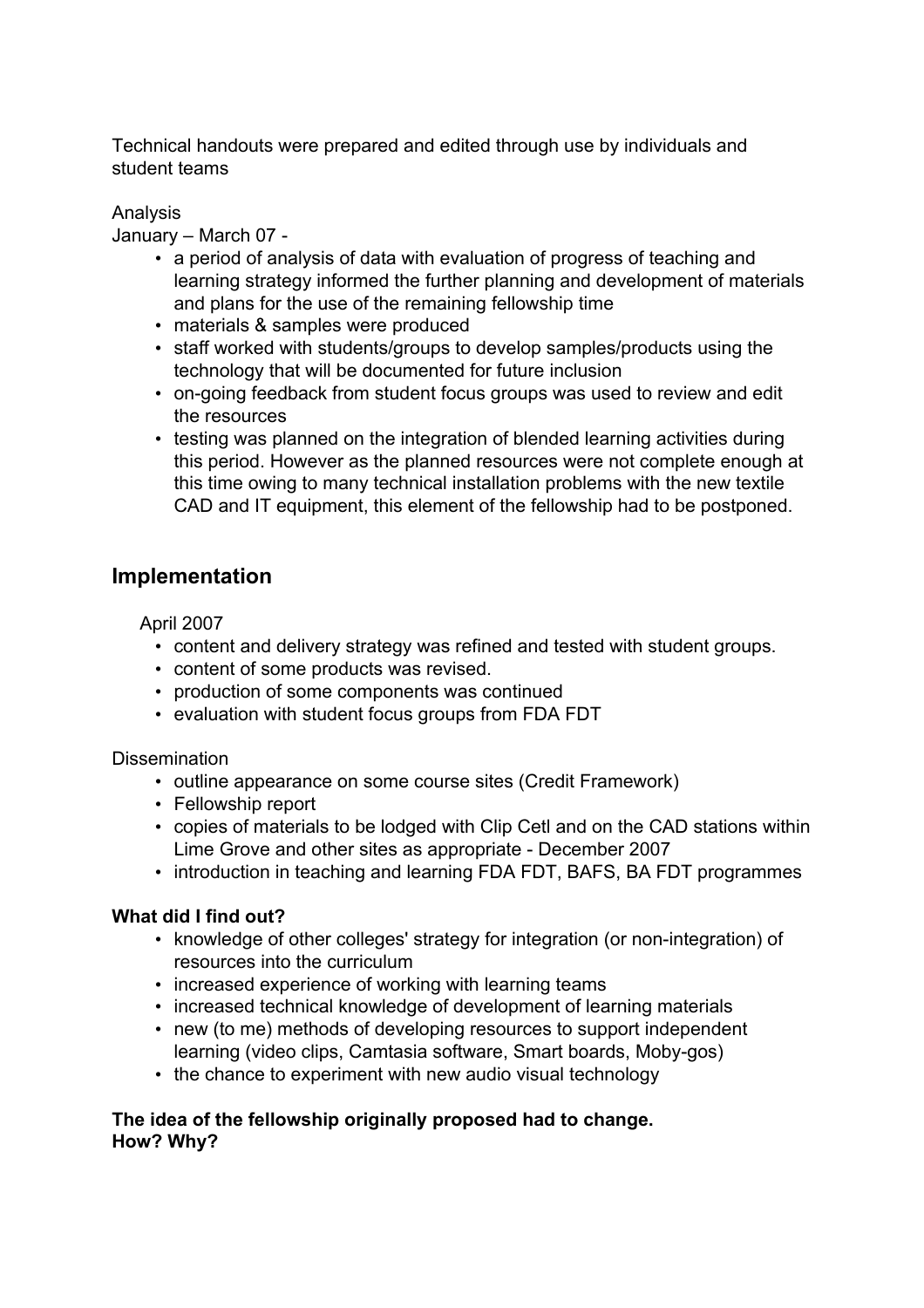- being technology led, problems with the new equipment, installation of software and issues involved around the move to a new block within a new site delayed the completion of the initial phases of the project.
- teaching strategies planned had to be revised as the project developed in response to delays owing to technological and IT /CAD issues. Focus groups and feedback schedules had to become more flexible.
- owing to the technological delays some of the intended resources took longer to develop and review than others. Moby go cameras, although researched in the summer prior to the fellowship proved problematic when delivered in the Autumn term and were available too late for inclusion in the fellowship. However through revision of the project and with assistance and support of the Clip Cetl team and in particular Oliver Furlong, possibilities for different outcomes were investigated and produced and the research gathered will inform further developments.
- ring fencing time was difficult
- working in workshops alongside students was almost impossible!

#### **Development, analysis and evaluation**

Staff and students were consulted in the early planning stage, and in the construction and mapping of content. Students were given the opportunity for evaluating the hard copy (not digital) material at different stages of the project, in both written form (questionnaires), focus groups and through the tutorial process in the case of the FDA FDT course. It is intended to continue the evaluation process through these mechanisms during the coming academic year, 2007-2008, with returning cohorts from FDA FDT, BA FDT and BA FS students in addition to revising resources during the current year 07-08.

Students were used as primary indicators of improved learning. Evidence of how the fellowship improves the student experience was obtained by a comparison of the experience of first year and second year cohorts of the FDA FDT course. Data was gathered by questionnaires, observation and small focus group discussions. It was intended that students would also be responding through their participation in blended learning tasks through blackboard but the revision of the timescale of the project meant that this has been rescheduled to the current academic year 2007-8.

# **Analysis of media**

As part of exploring a strategy for how best to integrate the technology and support independent learning and face-to-face delivery, learning outcomes were identified as:

- a familiarity with the concepts and methods of cad embroidery & laser
- an understanding of key terminology applicable to cad embroidery & laser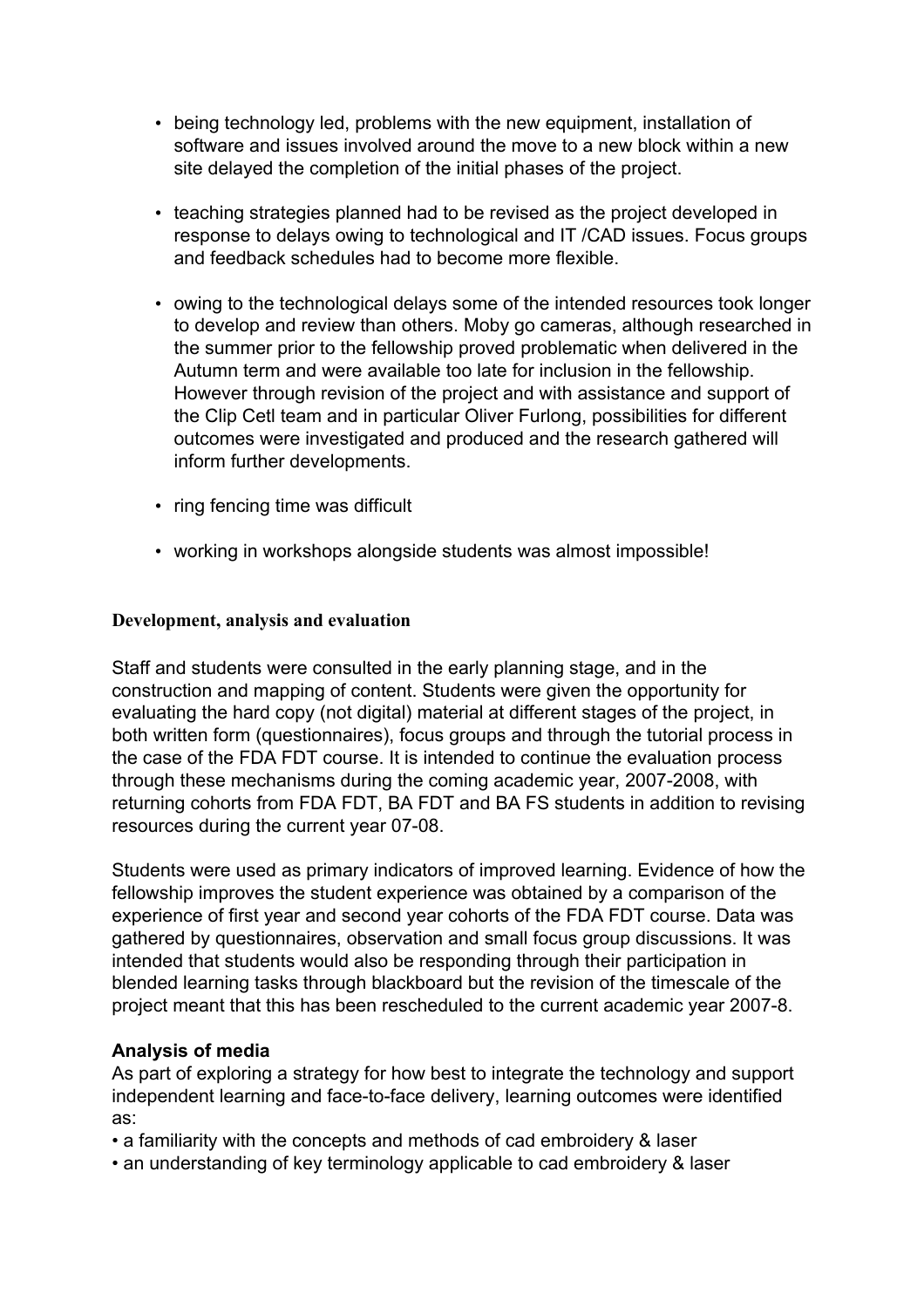- the confidence to improve cad embroidery & laser skills through practice
- an understanding of the part played by cad embroidery & laser in the fashion design process
- an understanding of the uses of cad embroidery & laser by fashion designers

However, Pask (1967) in his *Conversation Theory*, Ramsden (1992) and Laurillard (1993) all support the view that the teaching-learning process should be a dialogue between teacher and student, a 'conversational' model of learning and that it should contain several characteristics, these being that teaching media should be discursive, adaptive, interactive and reflective.

Laurillard analyses different media, from the lecture to computer tutoring systems, on the basis of how each relates to this '*conversational'* model of learning using evidence from evaluation and design studies. Both Laurillard (1993) and White (1999) share the view that the more interactive courseware is the more possible that it is to fulfil the conversational model of learning.

With this analysis in mind, the advantages and disadvantages of the materials developed were considered. Laurillard is critical of multimedia resources where they are not truly interactive unless combined with other media to fulfil all the criteria for learning. To generate a rich learning experience interaction with the learning materials was planned through the use of blended learning, by building use of the materials into the scheme of work, creating close links to learning outcomes and by learning activities using the University's virtual learning environment and communication tools. This process was intended to be part of the fellowship but is to be integrated this year and evaluated through the FDA FDT course and BA FS.

# **Impact on learning and teaching**

- independent learning materials to assist delivery
- better understanding of the technology
- variety in the learning experience for students
- students have greater control over learning, at their own pace, as independent learners
- knowledge sharing amongst peers
- reinforcement of taught core content
- develops in depth knowledge of the technology earlier in the course allowing earlier specialisation and experimentation
- useful after periods of absence for students to 'catch up'
- assists the development of IT skills
- underpins workshop based specialist skills
- develops team working skills
- develops employability skills
- alignment with the external working world meeting industry needs

#### **Impact on curriculum**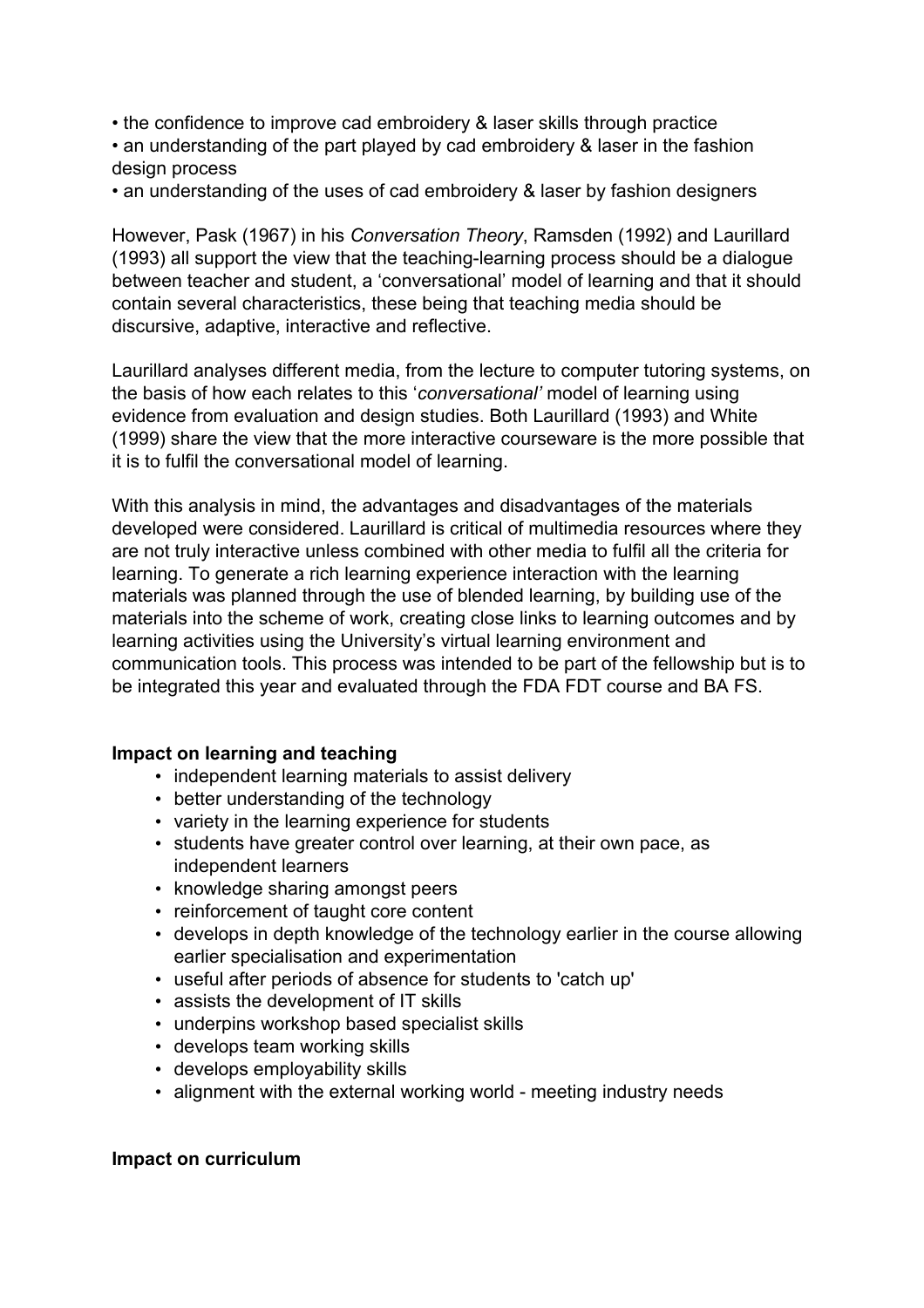Fellowship research and the development of materials have enabled the accreditation of two new digital textile electives for the Credit Framework. This will enable students to choose to study textiles as a specialist subject area within BA fashion courses and for students on pathways such as womenswear within the graduate portfolio to study designing for laser, cad embroidery and digital print as part of their programme of studies.

Additionally these schemes of work with related outcomes are available for course teams to use for taught and independent learning for these textile technologies.

# **Evaluation**

Background research into the use of IT and learning and teaching identifies repeatedly the importance of evaluation. (Draper, 1966. TILT. Fry et al, 1999). Research identifies that time must be allowed during and after a project for modifications suggested by feedback. Two evaluation methods were combined to give evaluative feedback, personal observation and open-ended questions allowing problems to be detected that were then tested by fixed response questionnaires. The importance of the studies being of the *actual* classes that the software is designed for is emphasised by Draper (1966) requiring that feedback be collected during at least a two-year period to allow comparison across the Foundation Degree two-year cohort and BA FS years one to four. Evaluation by staff and students has informed both the modification and development of the materials and will continue to inform both their review and development.

Feedback from the students was generally very positive. Feedback revealed that students found the materials assisted independent learning, allowing them to develop greater knowledge of the technology and enabling them to experiment at an earlier stage. They felt that the resource, allowed them to recap on taught content and make better use of workshop time. They had found the materials useful during periods of absence to catch up and for the 'computer phobic' it had assisted the development of IT skills. Importantly, they felt that existing workshop based and face-to-face learning was reinforced.

# **Dissemination of outcomes:**

- material designed for reference by students in practical workshops is available for courses within the LCF such as BA FDT, Postgraduate courses, Credit Framework electives and Foundation Degree level electives.
- short paper presented at the first Blended Learning Conference 2006 '*Clip Cetl: enhancing textile practice'*, University of Hertfordshire, subsequently accepted as a case study for the ADM HEA *Study of e-learning* carried out by the University of Cumbria.
- article on *Digital Embroi*dery for Textile Forum magazine, 3/2007 September
- *Digital Embroidery* paper presented at the International European Textile Network, London Metropolitan University, October 2007
- internal and external staff development activities
- Clip Cetl UAL Learning and Teaching conference
- LCF Learning and Teaching days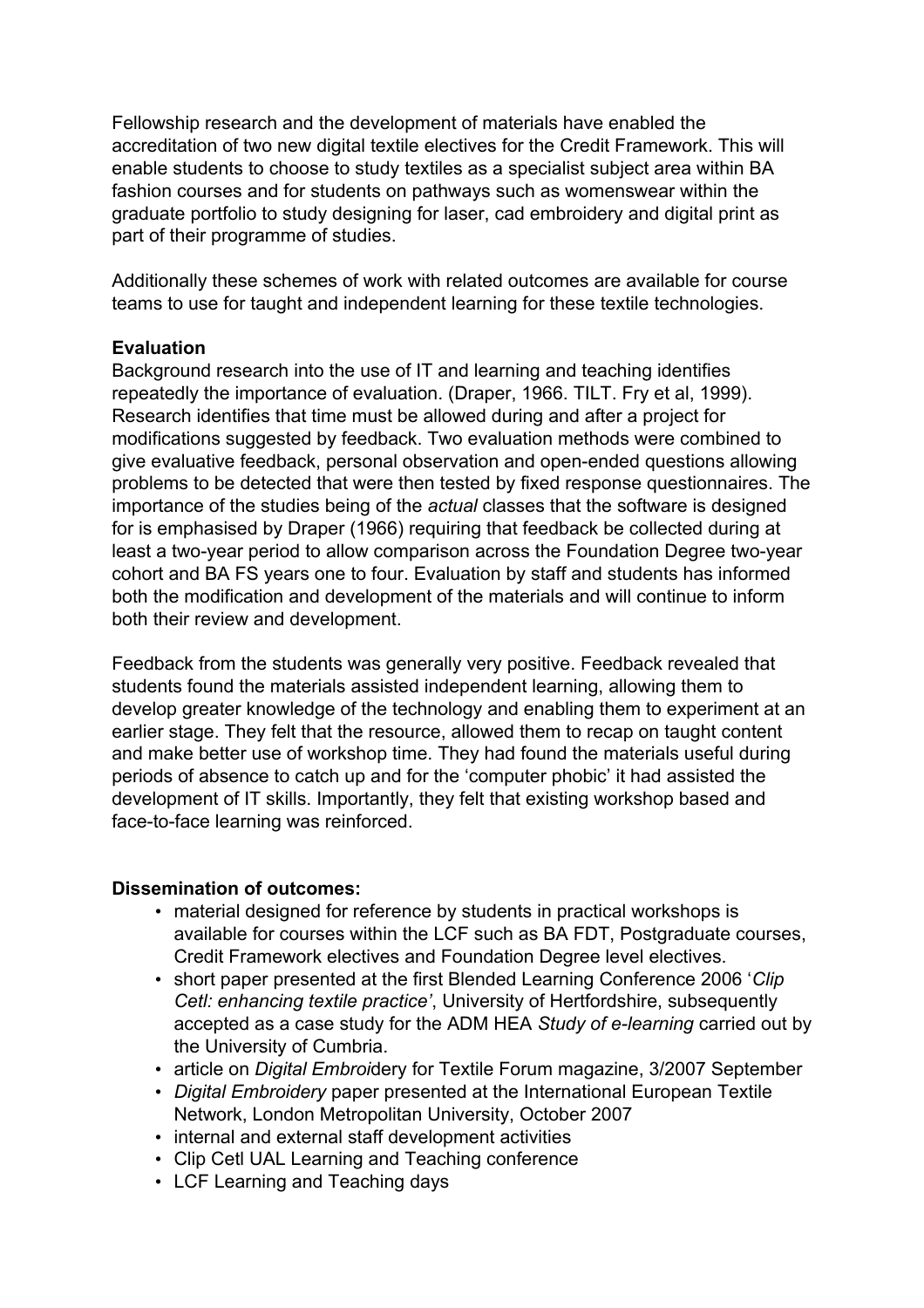- Clip Cetl fellowship days
- *Digital embroidery: integrating the digital with craft* with Hand and Lock International conference on embroidery, Sydney, Australia, November 2007

# **New things that have emerged?**

- as a result of delays imposed by the non availability of programmed equipment I engaged with *Camtasia* to develop independent and e-learning resources and plan to use this for the development of future materials and the idea of a *'language lab'* of embroidery for students to engage with at their own pace is now a future goal!
- along with the development of the *Making and Meaning* elective for the Credit Framework, I think that there is a real opportunity to develop an online postgraduate fashion textiles embroidery course incorporating these digital technologies

# **Lessons learnt!**

For colleagues:

- don't be over ambitious!
- be religious about your allocation of time ring-fence!
- plan more thinking time and evaluation time

For the University:

• technology takes time to embed but it is really worth it from a student' experience point of view and for supporting independent learning within what is a very difficult time to be studying a practice based discipline

For the subject sector:

• the UAL is an established force within the sector for textiles and e-learning and the dissemination of this fellowship has helped to reinforce that

# **The benefits:**

- exploring the use of learning teams
- working with colleagues, working with students
- time to look and time to think
- what helped to move the fellowship forward was the students and their eagerness to engage with the new equipment and assist with testing support materials

# **The fellowship has made it possible to:**

- visit colleagues in colleges and universities to investigate comparative practice
- hold discussions with colleagues on the implementation of new technologies
- identify industry practice with visits to R.A.Smart's, GS UK, Amaya, and Wilcom companies
- investigate pedagogy practice through learning teams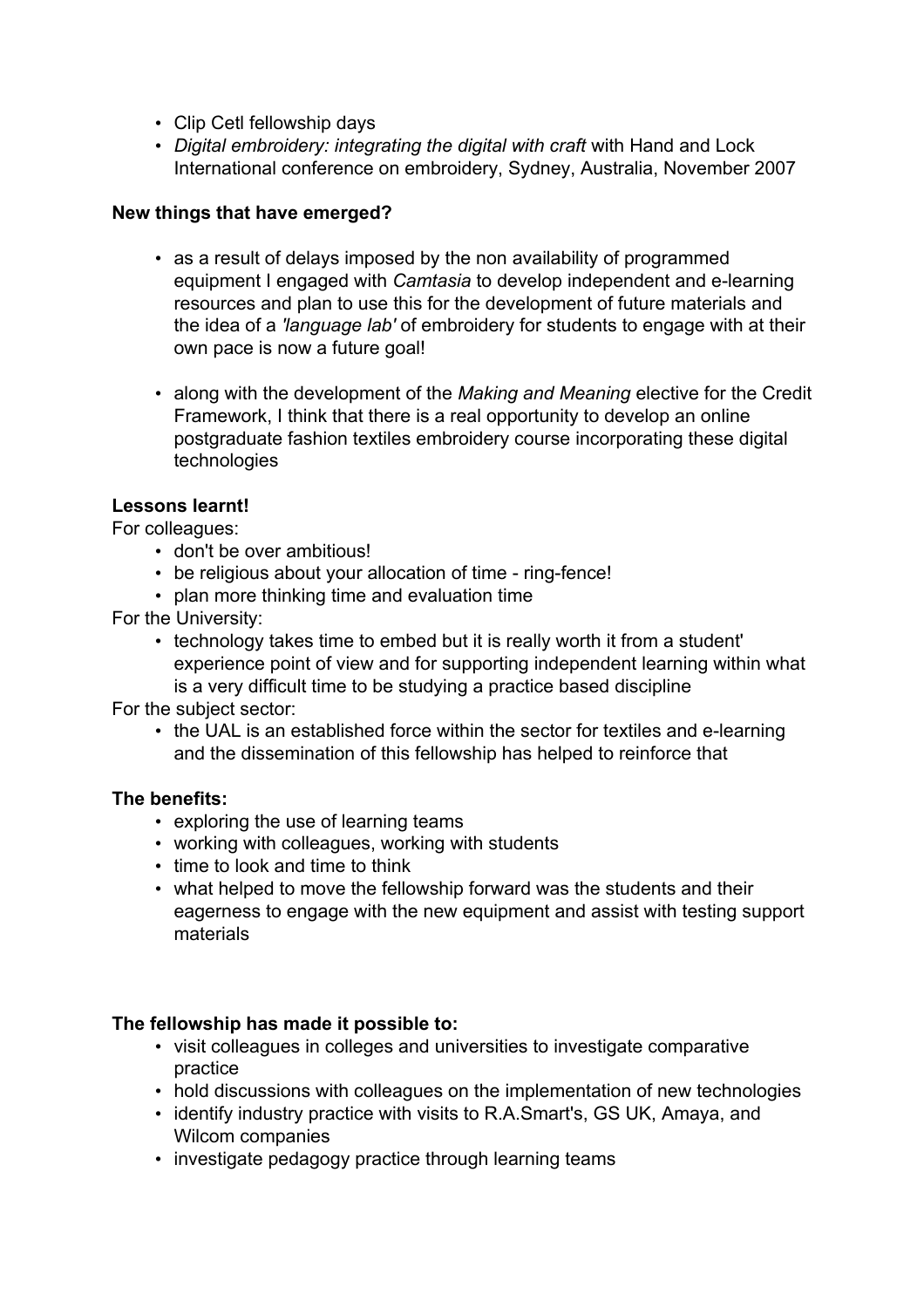- prepare and evaluate technical materials with students across different levels through focus groups, discussion, questionnaires
- research and develop the use of software packages for the development of materials
- investigate some of the features of the new manufacturing design and technology equipment
- the presentation of papers/case studies at key conferences and the publication of case study and articles referencing work at the LCF within the field in terms of textiles and teaching and learning
- learning materials in hard copy (manuals, samples etc) and digital resources (manuals, Camtasia clips, video clips as overviews)
- encouragement of the creative use of new equipment
- teaching that enabled the successful embedding of the new equipment within the curriculum during the first year of installation
- the development of specialist digital textile electives
- time to explore learning and teaching strategy
- indirect results of the Fellowship personally has been an invitation to contribute a chapter on digital embroidery following the ETN conference, to give a presentation to University of Swansea, London Metropolitan University and the University of Falmouth and offers to work collaboratively from London Metropolitan and the University of Hertfordshire to be considered for the future.

This fellowship was developed in response to an anticipated and perceived need. Resources follow Laurillard's objectives (1993) for designing media based learning, by targeting an area of the curriculum that 'will clearly benefit' and that presents difficulties. The fellowship's success will depend ultimately on course teams and their commitment to allocating sufficient taught hours to adopt the suggested learning and teaching strategies to deliver identified skill levels and learning outcomes.

In conclusion, the Fellowship has been a rewarding experience, for both myself and hopefully for the students who are beginning to benefit from the work in progress so far. The work will be continued, time permitting, and the potential is there for further development.

I would like to thank the following people for their invaluable help and support during the fellowship:

Rachel Bradburn, embroidery technician and AL tutor on the BA Fashion Studies course Jessica Saunders, AL tutor on the FdA FDT and BA Fashion Studies course Oliver Furlong, Clip Cetl technician Terry Finnegan Rob Lakin, Director of Programmes for BA Fashion Studies Sue Thomson, Director of Programmes for Foundation Degree: Fashion Design and **Technology** Pauline Franckel, Dean Foundation Degree portfolio Ursula Hudson, Director of the Fashion Resource Business Studio